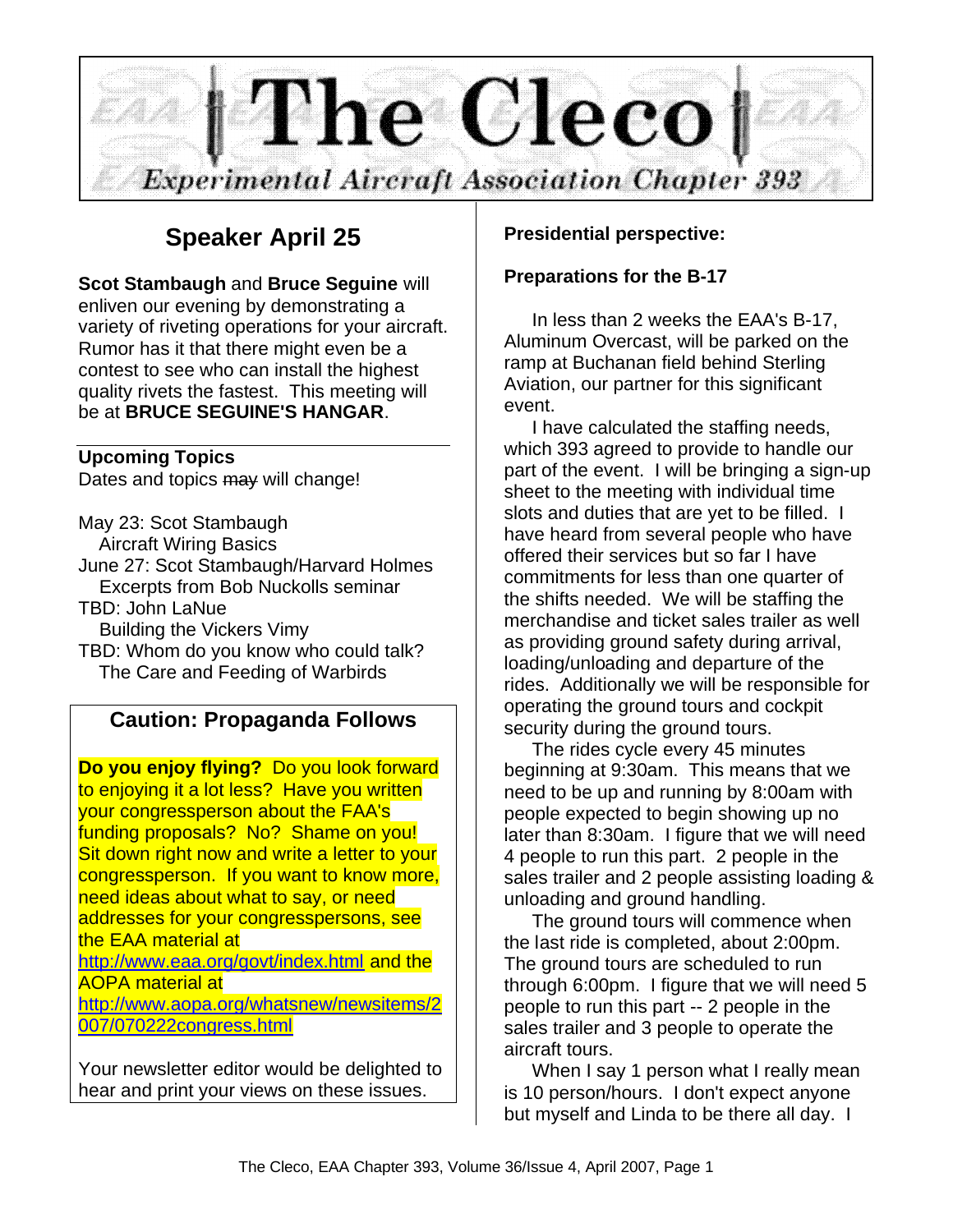have broken up the jobs into 1-hour increments each day, from Monday thru Thursday with the majority of the hours needed on Tuesday and Wednesday. You can sign up for as many hours or as few as you feel like. Or even do different jobs at different times of the day or days. According to my grid I have a total of 12 hours to fill on Monday, 44 hours on both Tuesday and Wednesday and 9 hours on Thursday, that's 109 hours total. I figure that most volunteers will opt for a 2-4 hour shift. The Monday and Thursday hours are for set up and tear down, and some assistance on the media flights on Monday.

We will provide shade, chairs and water. Now for the fun part. EAA has provided 393 with the opportunity to send several lucky people on the B-17 flight to the next show site. It is our good fortune that the next stop on the tour happens to be in Truckee, which should make for a spectacular and long flight. The exact number of seats has yet to be determined but it's not many. This flight will be free (compared to the \$359-425 charged for the normal rides) and you will be eligible to purchase a "B-17 Flight Experience" Leather jacket that is not otherwise for sale. The plan is to make the seats available through a lottery drawing with each ticket worth one hour of volunteer duty. On Wednesday, after we close up shop, I'll collect all the tickets, put them in a jar and draw out the lucky few who will be offered the opportunity to make this flight along with the opportunity to purchase the jacket. So if you would like a shot at a free flight in this great flying example of aviation history, sign up for lots of hours.

We are still in the process of trying to arrange for rides back from Truckee but nothing is finalized yet. Ordinarily you would be responsible for finding your own way home. We should have some information on this as the time approaches.

If you have specific hours that you would like to work and don't want to risk waiting until the meeting, give me a call and I'll put your name down for the time of your choice

before all the slots start filling up. 925-283- 3119 (Ken-home)

This is without a doubt the biggest activity our chapter has been involved with in the last few years and these opportunities don't come around all that often. So I suggest that you take advantage of this opportunity to see a piece of aviation history at your local airport. Even if you can't volunteer, come on out anyway and enjoy the event as a spectator. It's a great chance to hang out with your fellow EAAers and listen to those great round engines. I hope to see you there.

### **Fly Outs Revitalized** by Scott Achelis

This month's Fly Out will be on **April 28**. We plan to join **Calaveras County (CPU)** for their Airport Day: Once again, those interested in going should reply to EAA.393.Flyouts@gmail.com and let us know if your are planning on joining us, or if you need / have a seat.

We'll plan on departing CCR about 10:30 or so, with a pre-flight meeting 30 minutes earlier at the Terminal Building.

Additional information on Calaveras Airport follows:

KCPU CTAF is 123.0, AWOS is 118.525. Today's fuel price is \$3.69 for 100LL; the fuel pump will be open. Both traffic patterns are on the EAST side of the airport along Highway 49. RIGHT traffic landing 31, LEFT traffic landing 13; TPA 2325'. http://www.co.calaveras.ca.us/departments/ admin/airport.asp

Hours for this event are 8am to 5pm, the airport will remain open all day and early arrivals and late departures are certainly acceptable. The IAC will have our aerobatic box adjacent to and WEST of the airport open so use caution when approaching from the WEST. The box basically extends the full length of the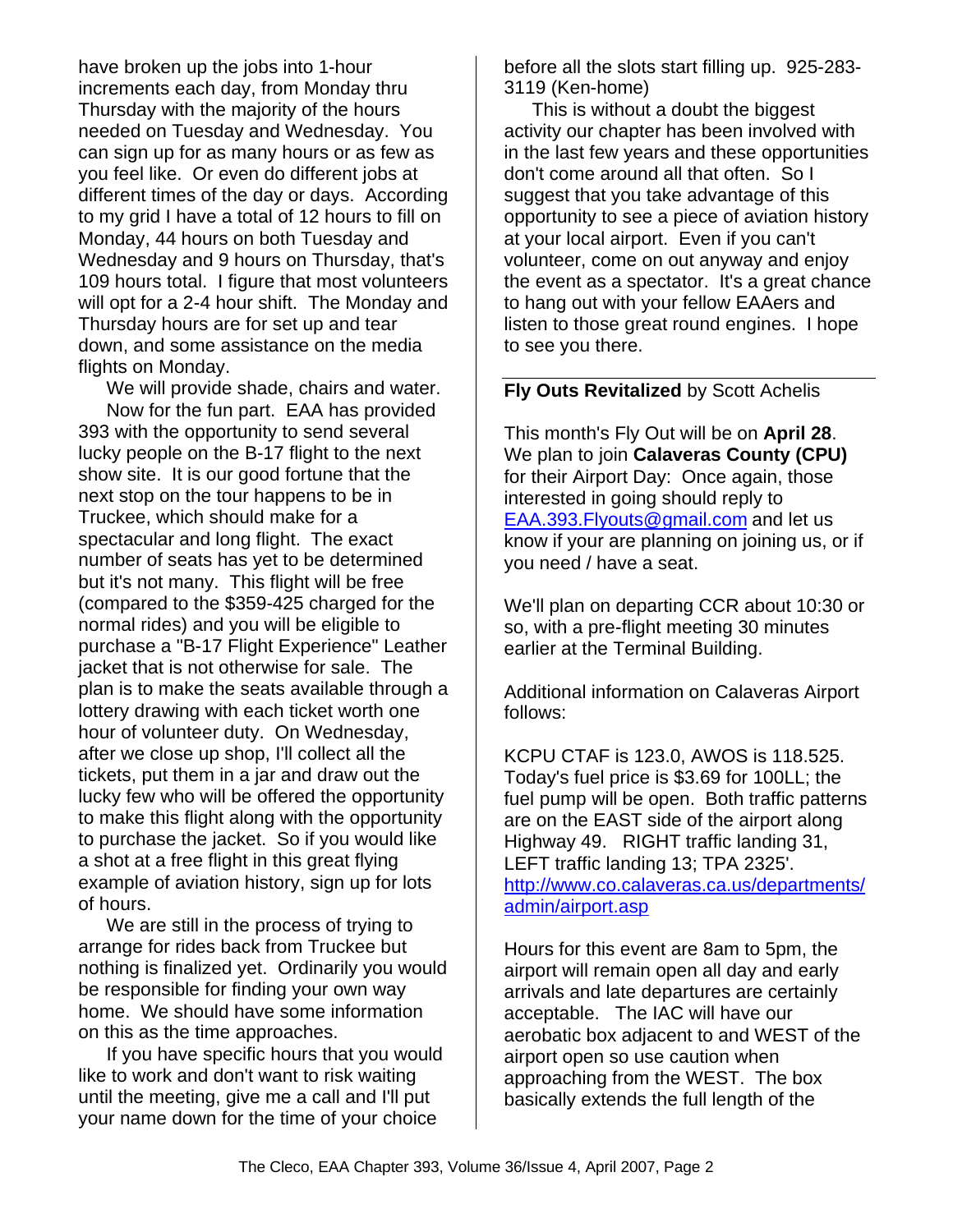runway and up to 4000'; and the box to be open late morning through late afternoon.

Parking will be available, look for aircraft marshallers that will assist you in finding a parking spot as you exit the runway.

Should be a fun flight, feel free to call me @ 925 935-7920 or 925 366-7920!

### **Young Eagle Events** by Dick Sperling

Note the Young Eagle dates in the Cleco, and on the Web site.

Pat Peters is covering the first group on May 5<sup>th</sup>. A group of about 40 students, all homeschooled, ages 8 - 17, has been lined up. Pat is working to see if we can get any media support.

Dick has begun to get "credits" for young eagle flights last year. These credits are used to partially subsidize students at the EAA Aviation Academy programs at Oshkosh. Dick has received a letter requesting such support from a northern California high school student. His request is being evaluated.

Pat Peters has made inquiries for Young Eagles fuel donations. Concord Jet has jet fuel and may get AvGas in the future. In the past, PSA has helped us, and their site works well, with good control over access to the flight line. Fritz Henshaw noted that he works at Sterling and he could inquire about a fuel donation from them.

Brien Seeley recommended active noise reduction headsets for a better flight experience for the kids.

Tony Tiritilli suggested that we should limit the number of youngsters signed up so that they don't end up waiting around all day. Brien Seeley recommended a mandatory lunch break for the pilots to forestall fatigue. **Our New Membership Chairman is**  Bill McCoy. He plans to use his experience and connections to build our membership.

He hopes to elucidate compelling *reasons* to be an aviator and member of EAA 393.

He has connections that can help us to get the publicity that is essential to reach more of the public.

He is involved with the MTZ racecar and could possible arrange some tie-ins and programs with the Antioch Speedway.

**EAA 393 General Meeting** March 28, 2007

Ken McKenzie welcomed two new members and asked for announcements.

#### **Announcements**

Harvard Holmes announced that the Fly Out on Saturday March 31would be to Half Moon Bay and that in Scott's absence, he would be the coordinator.

### **Presentation**

Brien Seeley from the CAFÉ Foundation was our speaker. He is a son-in-law of (deceased) member Lyle Powell. He has been the President of the Comparative Aircraft Flight Efficiency (CAFÉ) Foundation since 1981. He attended UC Berkeley before attending UCSF Med School to become an ophthalmologist.

The CAFÉ Foundation is the host for NASA's Personal Air Vehicle (PAV) challenge. Brien gave a fascinating slide show on the challenge that is being hosted. He reviewed a number of motivating issues: - the current (declining) state of general aviation,

- the equipment available to CAFÉ for evaluating aircraft,

- the declining budget available to NASA to promote GA,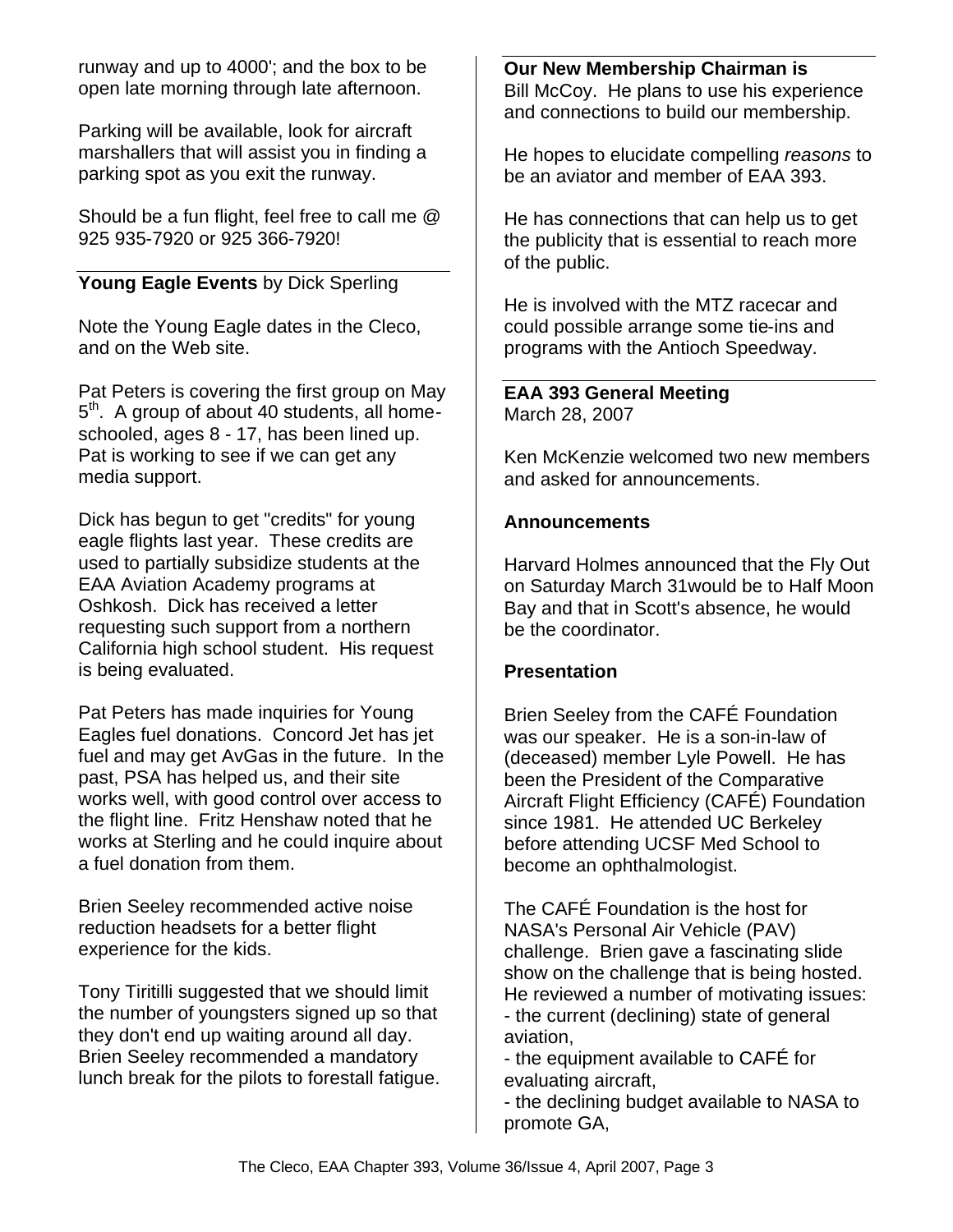Q: Carter Copter? A: They are working to get a new vehicle ready. Q: With future electronic displays with HITS,

will the FAA let people fly without IFR ratings? A: Brien asked Nick Sabatini, the head of the FAA: People know it's illegal. What about traffic in the clouds? With ADS-B, so all the traffic is known, maybe something can be worked out…

Brien recommended that people take a look at the \$3500 synthetic vision system from VistaNav. http://www.mc.com/vistanav/

A key project for the CAFÉ Foundation is a Runway in the sky facility, which uses synthetic vision to project a runway image, but about 5000' up in the sky. It would be used for landing evaluations with less risk than actual landings.

Q: What about heads-up displays? "Heads down" leads to collisions… A: At this time, only the military have units, they seem to be too expensive for GA use.

### **Break and Introductions**

Ken McKenzie (Chapter president) hopes to "really" start working on his Glastar soon. It's now installed in his family room. He's got pieces of wings, tail and fuselage.

Scot Stambaugh (Chap. VP.) has an F1 Rocket and a twin Cessna.

Harvard Holmes has a Mooney to fly and a Lancair IV-P under construction.

Don Baldwin is working on a Sonex. He's fighting with radios and wiring. He's using an 80 HP VW based engine of 2180 cc. The plane can go up to 150 mph, but he will be limited to 135 mph to meet the LSA requirements.

Tony Tiritilli has a Cherokee 235 that is not getting flown much. His project is half of a BD-4 that he bought with a friend. Doug Knight is helping work on the BD-4. It had a fuel seepage problem that required cutting part of the top wing skin off. While they were in there, they added wing drains. The former owner removed the tail cone by drilling out the rivets and then re-riveting it to put it back. Bruce Seguine has helped him set up the tail cone with screws for disassembly, and part of the rear fuselage skin is now screwed on for easier access. It flies at 165 mph with the payload of a Cessna 172.

Bill McCoy is the local dealer for the Groen Brothers Sparrowhawk. He is working on resuming his own flying, hopefully by this summer.

Doug Borchert is a student pilot at 64 years of age.

### - how this leverages NASA funding,

He reviewed how the challenge is organized, including the individual events, how they are scored, and the prize money.

Their website is http://cafefoundation.org/ with a lot more information about this event scheduled August 4-12, 2007 at Santa Rosa.

### Questions:

What about Gyrocopters? A: They are a little too slow and short of range to be effective for a 400-mile journey.

Q: Who set up the rules? A: NASA approved the rules -- they wanted real performance, and so had stringent minimum requirements.

Q: What about motorgliders? A: They have negatives for overall size -- the wing span is limited to 44 feet to make the vehicles practical.

Q: What about the Moller Skycar? A: Paul is a talented individual, but the Skycar has been around so long, that there is a lot of cynicism about it.

Paul MacCready has a vehicle. It is very quiet, but not quite fast enough at 120 mph.

It will be on exhibit.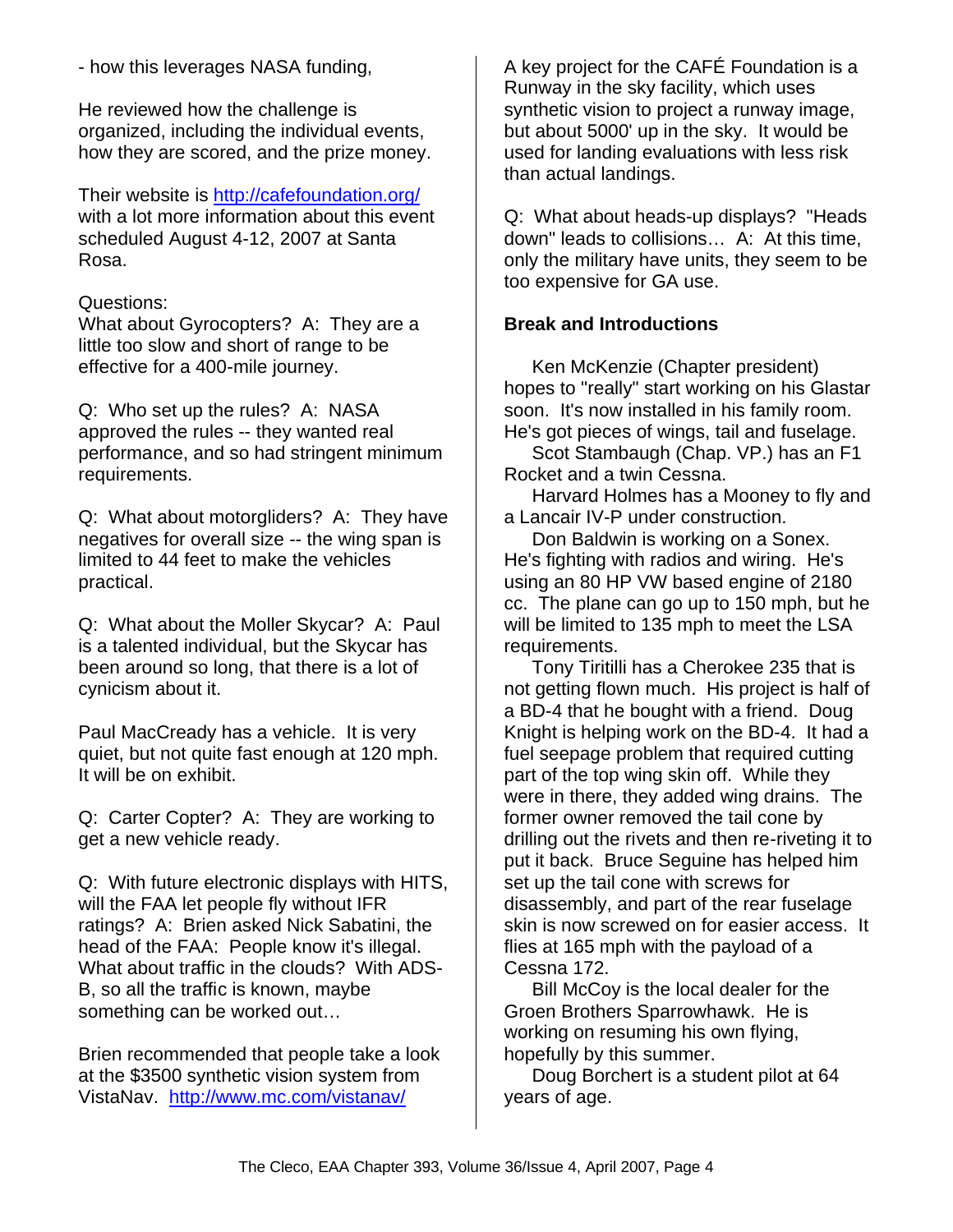Bruce Seguine has an experimental Swift that is now flying with a new cowl. Instrumentation with water manometers shows better numbers than the Lo Presti cowl. His cowl is now less than a 30 degree angle to the line of flight at any point. He changed from a 3-blade prop to a whirlwind to a scimitar and lost 20-30 mph with the prop changes. He has vibration sensors on the crankcase and finds that the 3-blade prop is smoother than the 2-blade props. He now has full gear doors that provide a smooth airfoil when closed.

Bob Belshe has a yellow Lancair 235/320 with 700 hours on it. Little work has been required this year. His last change was an electric prop (MT).

Bruce Milan has a (bright red) Questair Venture. He gained a few knots when he went from polished aluminum to paint. His only problem is that he is looking for some mechanism to hold the gear doors closed with magnetic actuators.

Fred Egli has a Lancair IV with 8 years and 600 hours on it. He's worn out the brake pads by braking hard.

Pete Wiebens has a Glasair III that's been in for a serious annual for about 3 years now! He's doing a complete rebuild. The gear doors now completely cover the wheels. He's changing the wing incidence up by 1 - 1.5 degrees to lower the nose a bit.

Charles Hester is looking for a plane to work on.

### **EAA 393 Board Meeting**

April 3, 2007 Attending: Ken McKenzie, Scot Stambaugh, Louis Goodell, Harvard Holmes, Guy Jones, Bill McCoy, Dick Sperling.

We need posters for the B-17 Fly In. Harvard will print a couple in 8.5 x 11, and 11 x 17.

Treasurer's report: We have \$4248.46 total.

The treasurer's report sparked discussion about what the money was spent on: mostly newsletters, the Holiday Party, and the

Picnic. The Holiday Party is subsidized by up to \$300, and the picnic is supported by ~\$75 generally.

Dick Sperling discussed Young Eagles issues. He has a request for an EAA Air Academy support for Steven Moore, a Northern California high school student (sophomore). Dick talked to Steven's mom. We may award him the \$55 worth of YE "points" that we have. We may also look for interested students who live in our local area. Scot proposed that we consider up to \$400 to sponsor a local student, and solicit names from the members.

It was asked if the Collings B-17 visit (in early June) was a source of funds for this (or any other) purpose. No one has any contact with Collings yet on support/benefit from their B-17 visit.

The Cleco deadline is April 11. Content suggestions included material from EAA about the User Fee fight in Congress and how to reach your local congressperson. Other content will be B-17 information from Ken McKenzie.

Ideas for speakers were discussed.

Bill McCoy has volunteered to be our new membership coordinator. This appointment will be formalized as soon as arrangements are made with the current coordinator for the transition. Bill reviewed his talking points on this opportunity and will introduce himself, his methods and his goals in the next newsletter.

Ken is putting together a schedule for the EAA B-17 visit.

We reviewed what information we have on the Collings Foundation B-17 visit -- and it's not much yet.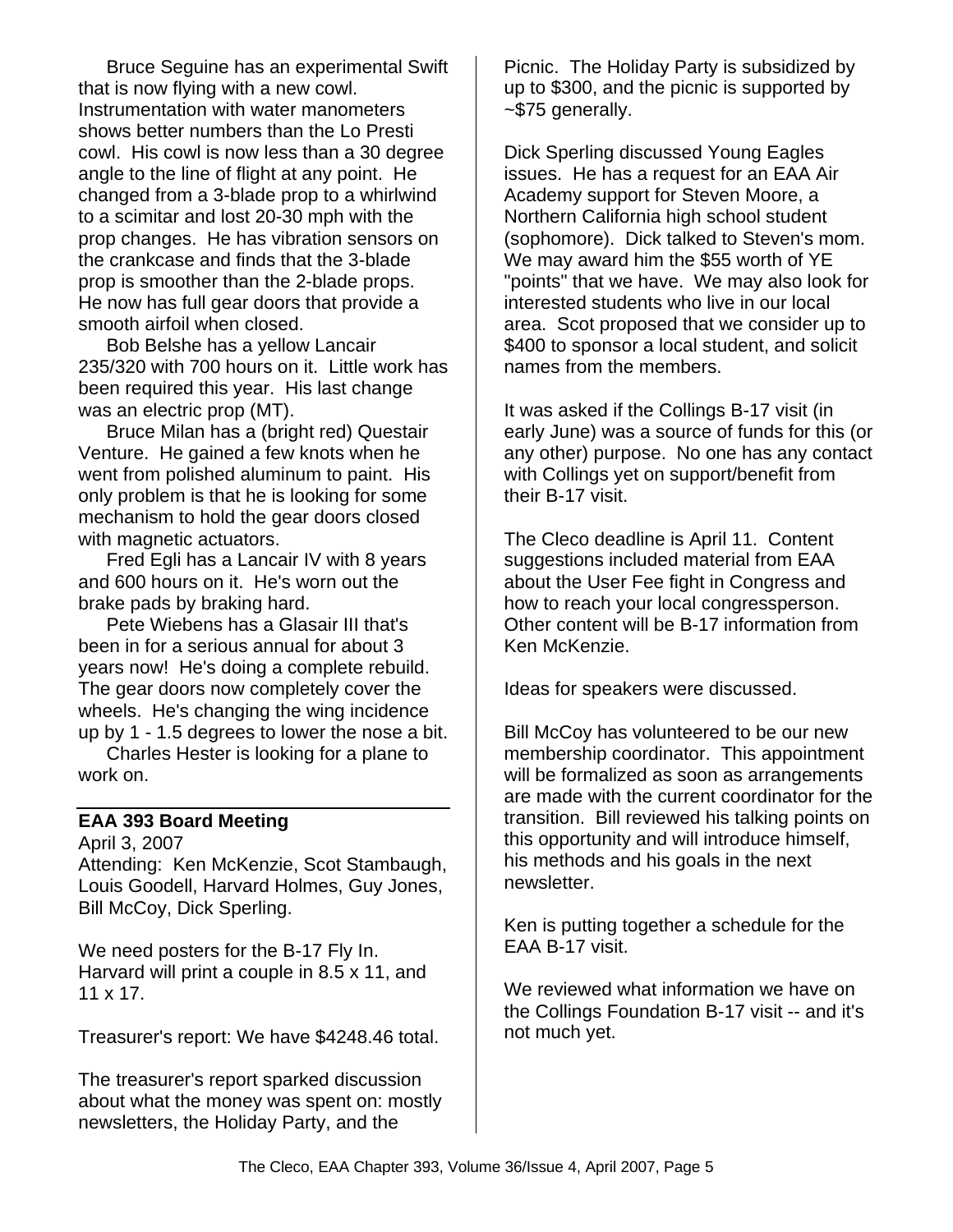### **EAA 393 Fly Out to Half Moon Bay** March 31, 2007

The weather finally cleared enough for us to make a trip to Half Moon Bay. There were 15 of us, not counting Tony Tiritilli and his wife, who turned back when they saw fog to the north of HAF. Pilots were Harvard Holmes (Mooney), Bob Belshe (Lancair 235), Fred Egli (Lancair IV), Bob Rudolph (Cherokee), Keith Martz (Cherokee), and Ron Robinson (Glasair I). We all had a delightful lunch at Barbara's Fishtrap in Princeton.











The Cleco, EAA Chapter 393, Volume 36/Issue 4, April 2007, Page 6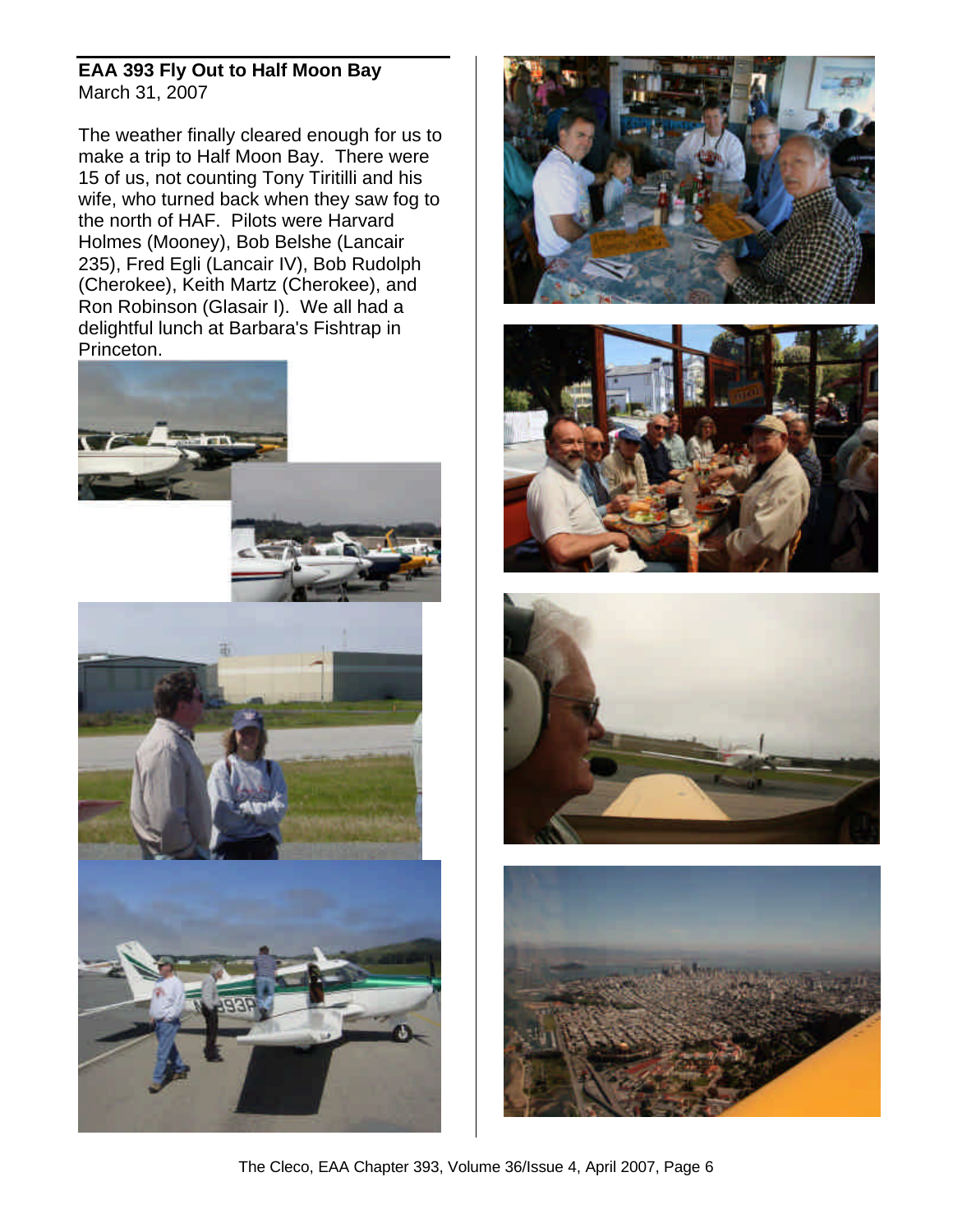### **On the Radar Screen**

### **Lancair Fly-In -- Northern California**

Sunday, April 29, 11 AM - 2 PM, Jackson Westover (Oscar 70) RSVP:http://mail.lancaironline.net/lists/lml/M essage/41141.html?Language

### **Flying Companions Seminar**

The Santa Clara Valley Chapter of the 99s is hosting their annual Flying Companion Seminar for pilot companions who are uneasy as a passenger with a general aviation pilot. We hold an all-day event of seminars to better educate and alleviate the fears of these non-pilots.

Saturday May 5, 2007, 8:30am - 5:00pm Terminal Building Conference Room Reid-Hillview Airport, San Jose \$60 Donation in advance Email: FCS@SCV99s.org Phone: Candice @ (510) 673-4505 http://www.santaclaravalley99s.org/compani ons

Candice Nance, Vice Chair, SC Valley 99s

**Central Sierra Helicopter Meet**

Friday - Sunday, May 4-6, 2007 Groveland, CA. http://www.cshelimeet.com/

### **Zenith Builders Regional Fly In**

Saturday, May 5, 2007, Cloverdale All EAA members are welcome. http://www.qualitysportplanes.com/qsp-2006\_067.htm BBQ & fish fry.

### **Thanks to our Donors and Sponsors**



**Hangar Space for Rent** Share 50 x 50 hangar space with a Cessna 177 Cardinal 1 or 2 addidional planes.. ok. Past partner was a Cessna 421 Electricity, air compressor work benches, great lighting and shelving. At Byron airport. C83 Call to discuss options: Gary Augustino 925,779,9496 or 759,5600

**The Experimental Aircraft Association Chapter 393 of Concord, CA** P.O. Box 272725 Concord, CA 94527-2725

Web page: http://www.eaa393.org/ Email: nle@eaa393.org

Officers for 2006-2007 President: Ken McKenzie pres@eaa393.org 925 283 3119 Vice President: Scot Stambaugh veep@eaa393.org 925 962 0255 Secty/Treas Louis Goodell secty@eaa393.org 925 682 4198 Newsletter Ed. Harvard Holmes nle@eaa393.org 510 526 5347 Board Chairman Peter Degl'Innocenti cob@eaa393.org 925 756 6172 Tech. Counselor Rick Lambert tc@eaa393.org Young Eagles Dick Sperling yec@eaa393.org 925 356 5656 Photographer Tom Howard photog@eaa393.org 925 933 6015 Membership Bill McCoy members@eaa393.org 925 370 6511 Webmaster **Harvard Holmes** webmaster@eaa393.org 510 526 5347

ADVERTISEMENT